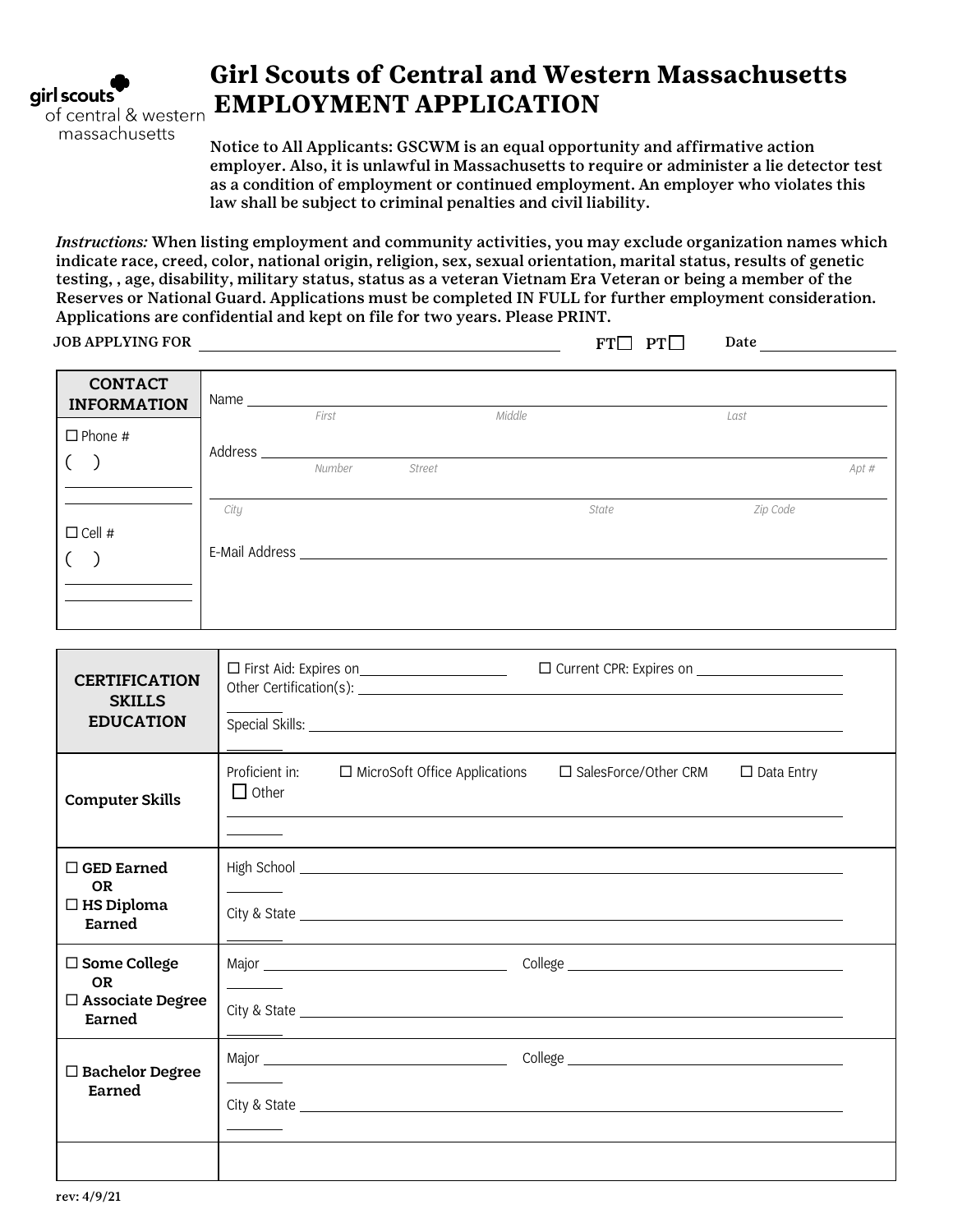| $\Box$ Graduate Studies<br><b>OR</b> | Major _      | College |
|--------------------------------------|--------------|---------|
| □ Master Degree<br>Earned            |              |         |
| $\Box$ Doctoral Degree               |              |         |
| Earned                               | City & State |         |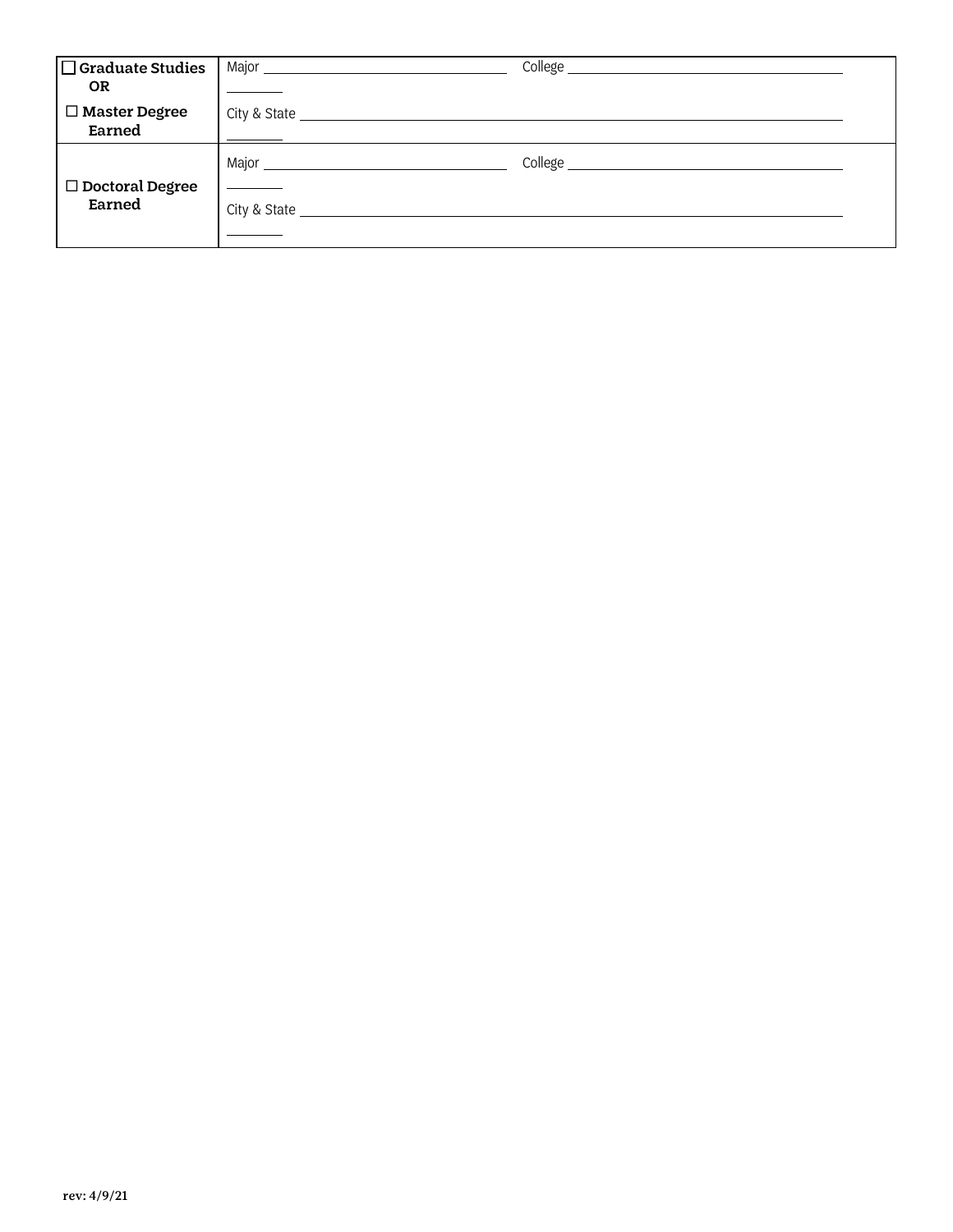# VOLUNTEER & **COMMUNITY ACTIVITIES**

## EMPLOYMENT EXPERIENCE

| In addition, please attach a current resume and note if an employment experience was as a volunteer or intern. |                            |  |
|----------------------------------------------------------------------------------------------------------------|----------------------------|--|
| <b>Current/Most Recent Job Title:</b>                                                                          | Employer:                  |  |
| Dates: From<br>to                                                                                              | City & State:              |  |
|                                                                                                                | <b>Reason for Leaving:</b> |  |
| <b>List Primary Duties:</b>                                                                                    |                            |  |
|                                                                                                                |                            |  |
| Job Title:                                                                                                     | Employer:                  |  |
| Dates: From<br>to                                                                                              | City & State:              |  |
|                                                                                                                | <b>Reason for Leaving:</b> |  |
| <b>List Primary Duties:</b>                                                                                    |                            |  |
|                                                                                                                |                            |  |
| Job Title:                                                                                                     | Employer:                  |  |
| Dates: From<br>to                                                                                              | City & State:              |  |
|                                                                                                                | <b>Reason for Leaving:</b> |  |
| <b>List Primary Duties:</b>                                                                                    |                            |  |

| <b>EMPLOYMENT</b><br><b>REFERENCES</b> | Previous employers preferred. No relatives please.<br>May we contact your current employer?<br>$\square$ NOW<br>$\Box$ AFTER Job Offer Accepted |                 |  |
|----------------------------------------|-------------------------------------------------------------------------------------------------------------------------------------------------|-----------------|--|
| Name:                                  |                                                                                                                                                 | Phone $#$ (     |  |
| Title:                                 |                                                                                                                                                 | E-Mail Address: |  |
| Relationship:                          |                                                                                                                                                 | Address:        |  |
| Name:                                  |                                                                                                                                                 | Phone $#$ (     |  |
| Title:                                 |                                                                                                                                                 | E-Mail Address: |  |
| Relationship:                          |                                                                                                                                                 | Address:        |  |
| Name:                                  |                                                                                                                                                 | Phone $#$ (     |  |
| Title:                                 |                                                                                                                                                 | E-Mail Address: |  |
| Relationship:                          |                                                                                                                                                 | Address:        |  |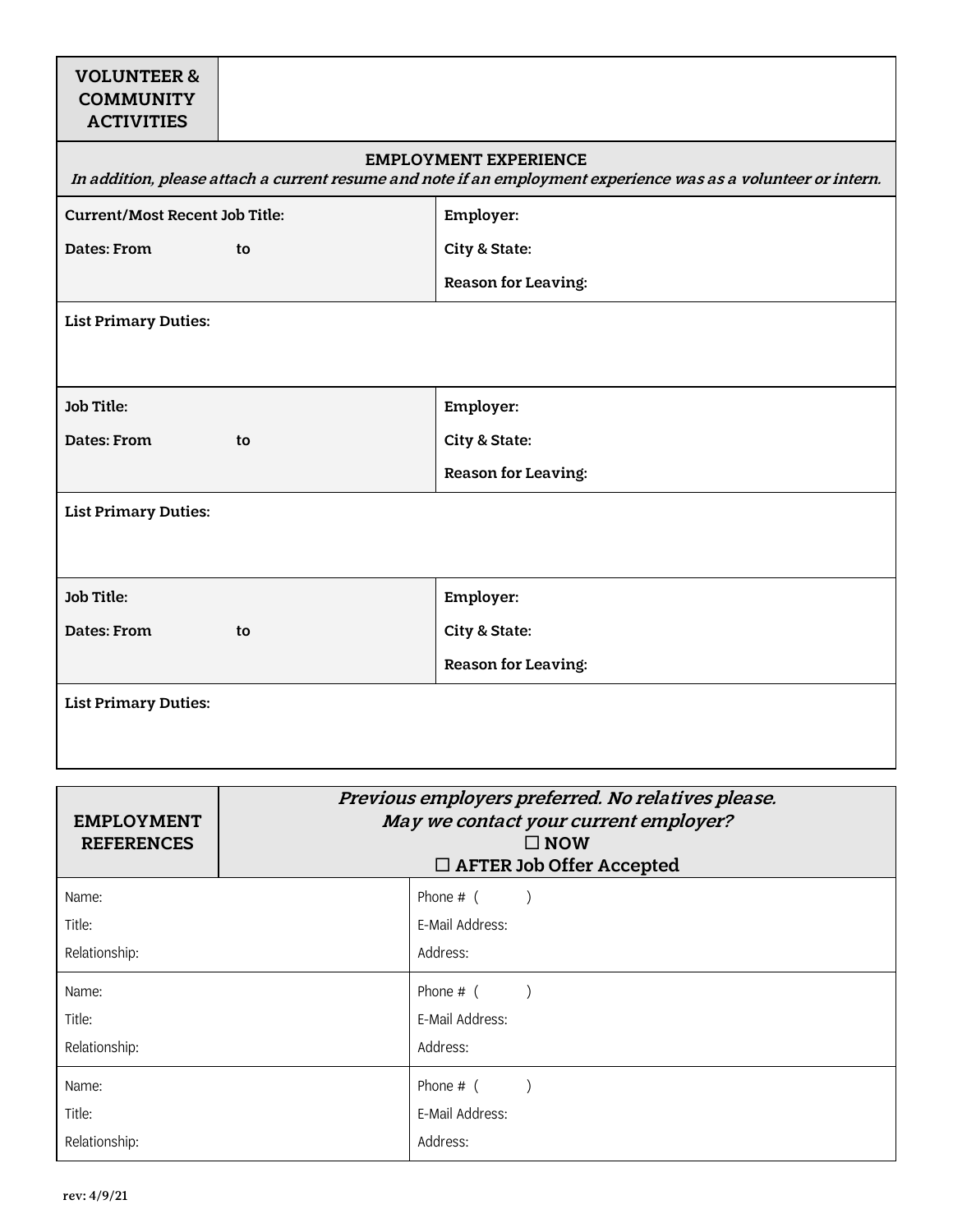| <b>CORI NOTICE</b><br><b>Criminal Offense</b><br>Record<br>Information | A CORI check is required for all employees. Therefore, you must complete a CORI Request form.<br>(Out-of-State residents must provide their own CORI.) GSCWM conducts CORI checks in<br>compliance with MA regulations. The existence of a record does not automatically bar you from<br>employment. You may request a copy of your record, if any.<br>Have you ever been convicted of any crime including sex related or child abuse related offenses?<br>$Yes \Box No \Box$                                                                                                                                |  |  |
|------------------------------------------------------------------------|--------------------------------------------------------------------------------------------------------------------------------------------------------------------------------------------------------------------------------------------------------------------------------------------------------------------------------------------------------------------------------------------------------------------------------------------------------------------------------------------------------------------------------------------------------------------------------------------------------------|--|--|
| <b>EMPLOYMENT</b><br><b>AT WILL</b><br><b>AGREEMENT</b>                | It is my understanding that this employment application, or the granting of an oral interview, does<br>not represent a contract of employment or a promise of future benefits by GSCWM. I understand<br>and agree, if hired, my employment will be at-will in nature and may be terminated, with or<br>without cause, at any time, by either myself or my employer. I also understand that this written<br>statement supersedes any and all oral representations made by agents or representatives of<br>GSCWM.                                                                                              |  |  |
| <b>APPLICANT</b><br><b>CERTIFICATION</b>                               | My signature below certifies that I understand the above notices and agree to comply.<br>Additionally, I certify that this application is true and correct to the best of my knowledge and<br>understand that falsification, misstatements, or omissions on my part would be grounds for<br>declining to hire, or for dismissal.                                                                                                                                                                                                                                                                             |  |  |
|                                                                        | Applicant's Signature:<br>Date:                                                                                                                                                                                                                                                                                                                                                                                                                                                                                                                                                                              |  |  |
|                                                                        |                                                                                                                                                                                                                                                                                                                                                                                                                                                                                                                                                                                                              |  |  |
| <b>REFERRAL</b><br><b>SOURCE</b>                                       | □ College Career Service<br>□ Newspaper Ad <u>  and</u> and all not a metal and all not a metal and all not a metal and all not a metal and all not a metal and all not a metal and all not a metal and all not a metal and all not a metal and all not a met<br>$\Box$ Friend/Relative<br>$\Box$ Online Posting<br>U GSCWM Employee<br>$\Box$ Walk-In<br>$\Box$ Other                                                                                                                                                                                                                                       |  |  |
|                                                                        |                                                                                                                                                                                                                                                                                                                                                                                                                                                                                                                                                                                                              |  |  |
| <b>REFERENCE</b><br><b>RELEASE</b>                                     | I hereby authorize any person, educational institution, organization or company I have listed as a<br>reference on my employment application as well as former employers to disclose in good faith any<br>information they may have regarding my qualifications and fitness for employment. I will hold<br>Girl Scouts of Central & Western MA, any former employers, educational institutions,<br>organizations and any other persons giving references free of liability for the exchange of this<br>information and any other reasonable and necessary information incident to the employment<br>process. |  |  |
|                                                                        | <b>Printed Name:</b>                                                                                                                                                                                                                                                                                                                                                                                                                                                                                                                                                                                         |  |  |
|                                                                        | <b>Applicant Signature:</b>                                                                                                                                                                                                                                                                                                                                                                                                                                                                                                                                                                                  |  |  |
|                                                                        | Date:                                                                                                                                                                                                                                                                                                                                                                                                                                                                                                                                                                                                        |  |  |